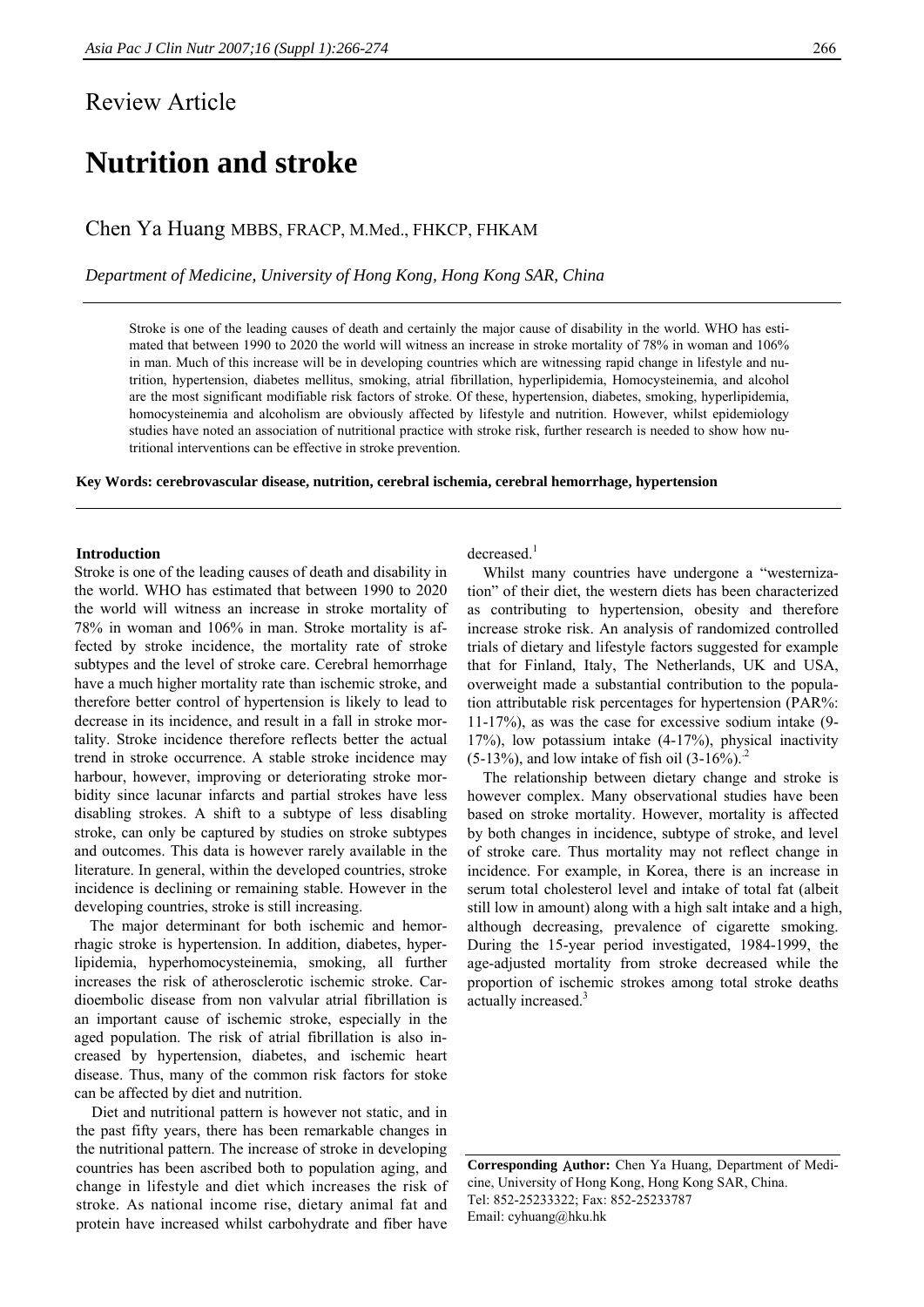Westernization of the lifestyle in Japan has led to dramatic rise in the Per capita consumption of meat, milk, and dairy products, resulting in increase in animal protein animal fat intake. Nevertheless, the mean animal protein intake and mean saturated fat intake in Japan still only correspond to the low consumption categories in Western countries. At the same time there has been a decline of salt consumption. During this time, there has been a decline in the stroke mortality, as well as ischemic stroke and hemorrhagic stroke incidence. But the pattern is not consistent for all types of ischemic stroke, the agestandardized incidence of lacunar infarction has been reported to significantly decline whilst atherothrombotic infarction has remained steady after an initial decline and cardioembolic infarction remains unchanged.<sup>4</sup>

 In France on the other hand, whilst the proportion of hypercholesterolemia and diabetes significantly increased, lacunar strokes incidence has significantly increased, cardioembolic stroke significantly decreased and atherothrombotic strokes remained steady.<sup>5</sup>

 In China, the diet is rapidly increasing in saturated fat and animal protein content. Obesity and smoking has increased. Both in Hong Kong and in China, cerebral hemorrhage is on the decline, and ischemic stroke is increasing. $6$ ,

#### **Salt and hypertension**

Hypertension is the most important determinant of stroke. Analysis of cohort and randomized studies indicate that each 10 mm Hg lower systolic BP is associated with a decrease in risk of approximately one third in subjects aged 60 to 79 years. The association is continuous down to levels of at least 115/75 mm Hg and is consistent across sexes, regions, and stroke subtypes and for fatal and nonfatal events.<sup>8</sup>

 Observation studies have repeatedly shown an association between blood pressure levels and dietary sodium chloride, and an inverse relationship to dietary potassium, calcium and magnesium.<sup>9</sup>

 High salt intake has been associated with increased stroke risk in previous observational studies.<sup>10</sup> More recent studies have confirmed this association<sup>11</sup>, although in the US NHANES follow-up study, higher salt intake was associated with stroke in overweight persons but not in those of normal weight.<sup>12</sup> Negative finding in one study is possibly because of the small number of stroke cases.  $(HR 1.13, 0.84-1.51)^{13}$ 

 Short term intervention studies have shown that increased intake of fruit, vegetables, poultry, fish, and lowfat dairy products, and reduced intake of red meats, fats, cholesterol, and sweets, as well as additional reduced salt intake can indeed reduce blood pressure, substantially (by 6.7 mm Hg, 5.4 to 8.0 mm Hg) and therefore would reduces stroke risk.<sup>14, 15</sup>

 However, the DASH trial required intensive measures, which included provision of all food, and there are few trials which have examined the effect of longer term effect of dietary control of blood pressure. These have shown that the blood pressure reduction have been much more modest. Thus, Hooper et al found in a review of three trials in normotensives (n=2326), five in untreated hypertensives (n=387) and three in treated hypertensives (n=801) with follow up from six months to seven years, that there was only small reduction in systolic blood pressure (1.1 mm Hg, 1.8 to 0.4).<sup>16</sup>

 In a later meta-analysis of seventeen trials in individuals with elevated blood pressure (n=734) and 11 trials in individuals with normal blood pressure (n=2220), He and McGregor found that modest reduction of salt lasting a duration of 4 or more weeks, of about 4.5 g/day could achieve in individuals with elevated blood pressure a mean reduction in systolic blood pressure was -4.97 mmHg (95%CI:-5.76 to -4.18), and mean reduction in diastolic blood pressure was -2.74 mmHg (95% CI:-3.22 to -2.26). In individuals with normal blood pressure there is also reduction to a lesser degree in both the systolic and diastolic blood pressure. There was also a correlation between the magnitude of salt reduction and the magnitude of blood pressure reduction.<sup>17</sup>

 Unfortunately, the efficacy of such dietary intervention seems to wane with time in the American population. While the lifestyle modifications and the DASH diet tested over six months, in free-living persons, was still effective, the effect was less than in the short term study, achieving 4.3 mmHg in the established plus DASH group.<sup>18</sup> A more extended study to 11 months did even worse, failing to modify the blood pressure despite significantly reducing body weight and salt intake.<sup>19</sup> A recent report from Japan however reported a decrease of 2.7 mmHg systolic blood pressure one year after moderately intense dietary counselling for salt reduction in free-living healthy subjects.<sup>20</sup>

 Whilst lowering salt intake appears to be sensible and possibly effective on a population basis, salt intake is often linked to dietary preferences and how to alter this effectively remains problematic. In Japan, the decline in stroke mortality and general reduction in the mean blood pressure has been ascribed to dietary changes, including public campaigns to reduce salt. Despite a reduction of salt intake however, substitution and change in salt sources have been noted, which attenuate the effectiveness of such campaign. Few of these trials reported on clinical endpoints so there is currently no reliable data on whether these measures can actually achieve clinically useful goals.

 A lower stroke mortality rate has been found with higher potassium intake, and higher stroke rate with low potassium intake.<sup>21, 22, 23, 24, 25</sup> There are no specific interventional studies on whether stroke incidence could be affected by potassium supplementation. Since serum potassium is kept within a narrow range, it may be clinically difficult to monitor whether potassium supplement is adequate for an individual. However, Low potassium intake in those not taking diuretics was associated with increased stroke incidence among older individuals, whilst those taking diuretics and have a serum potassium  $\leq 4.0$  mEq/L. have a higher stroke rate.<sup>26</sup>

 If this is confirmed in other studies, then keeping the serum potassium level to above 4.0 mEq/L may be a feasible target for clinical trials.

#### **Vegetables and fruits**

Epidemiology studies suggest that intake of green yellow vegetables, fruits, fibre or whole grain but not refined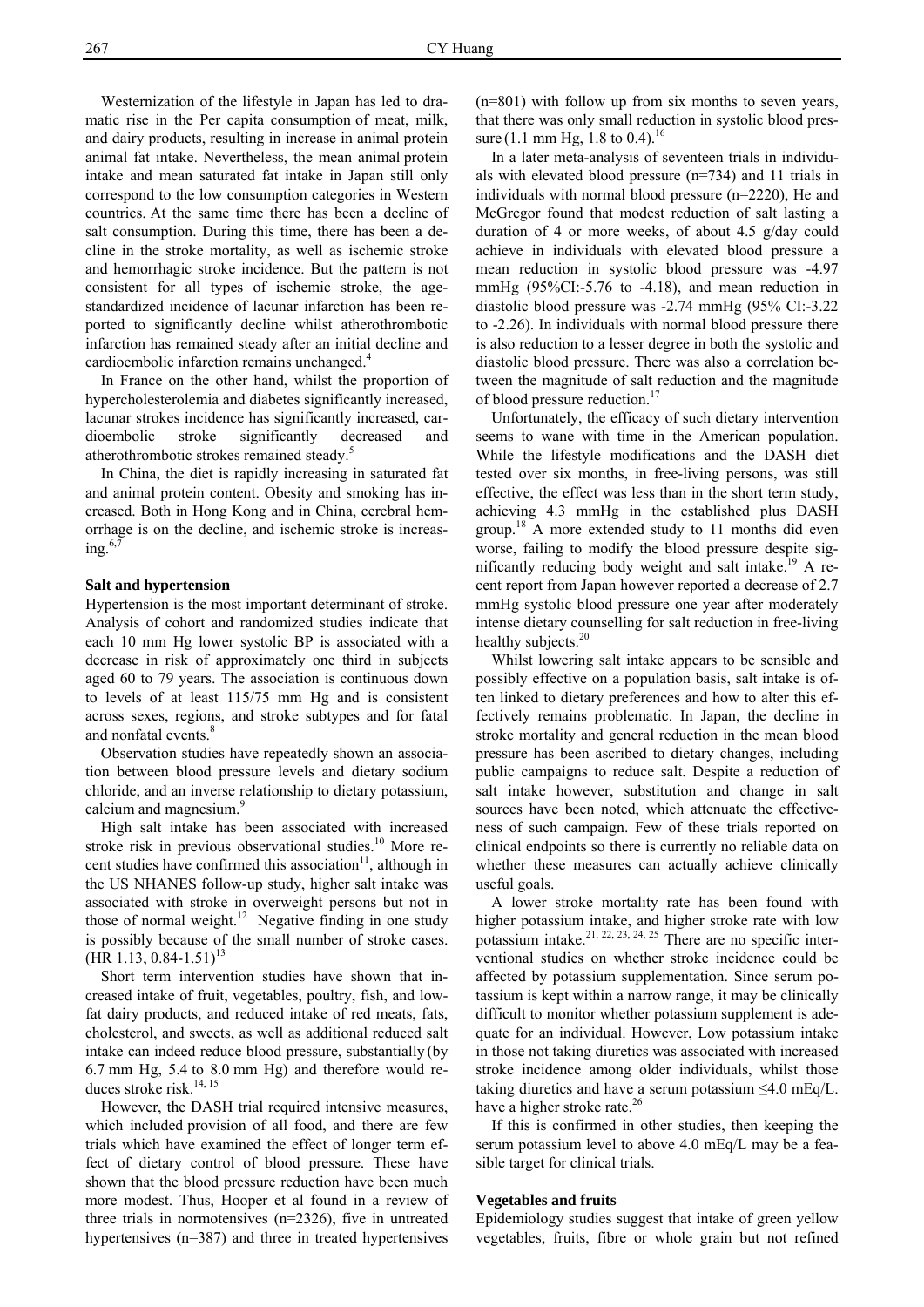grain is protective against ischemic stroke.

 The protective effect of vegetables and fruits occur irrespective of the background of fat or protein consumption. Daily consumption of green-yellow vegetables and fruits is associated with a lower risk of mortality from total stroke, intracerebral hemorrhage, and cerebral infarction amongst Japanese who have a lower animal protein and fat intake. The protective effects are similar in both men and women. Adjustment for animal product attenuated but did not invalidate the findings. $27$ 

 Joshipura examined the associations between fruit and vegetable intake and ischemic stroke with data from 2 prospective American cohort studies, including 75,596 women aged 34 to 59 years in the Nurses' Health Study with 14 years of follow-up (1980-1994), and 38,683 men aged 40 to 75 years in the Health Professionals' Followup Study with 8 years of follow-up (1986-1994). After controlling for standard cardiovascular risk factors, persons in the highest quintile of fruit and vegetable intake (median of 5.1 servings per day among men and 5.8 servings per day among women) had a relative risk (RR) of 0.69 (95% confidence interval [CI], 0.52-0.92) compared with those in the lowest quintile. Cruciferous vegetables, green leafy vegetables, and citrus fruit were found to contribute most to the effect. There was 15.6% unknown type of stroke in this population. There were too few cerebral hemorrhages to be analyzed.<sup>28</sup>

 Fung et al reported also that in American women, a diet higher in fruits and vegetables, fish, and whole grains may protect against ischemic stroke whereas a dietary pattern typified by higher intakes of red and processed meats, refined grains, and sweets and desserts may increase ischemic stroke risk, especially in those with a history of hypertension, There was no observed effect on cerebral hemorrhage. However, 17% of all cases had only a probable diagnosis of stroke, creating a huge uncertainty as to the effect on stroke subtype.<sup>29</sup>

 Similar benefit has been observed for man. In the Framingham Heart Study, a significant inverse association was observed also between total vegetable and fruit consumption and incidence of ischemic stroke among 832 men [multivariate RR of stroke for each increment of 3 servings per day of fruit and vegetables was 0.75 (95% CI:  $(0.57, 1.00)$ <sup>30</sup>

 In a study on 9608 adults aged 25–74 y participating in the first National Health and Nutrition Examination Survey Epidemiologic Follow-up Study and free of cardiovascular disease at the time of their baseline examination between 1971 and 1975, consuming fruit and vegetables  $\geq$ 3 times/d compared with <1 time/d was associated with a lower total stroke incidence [relative risk (RR): 0.73; 95% CI: 0.57, 0.95; *P* for trend = 0.01], and a lower stroke mortality  $(0.58; 0.33, 1.02; P$  for trend = 0.05).<sup>31</sup> The protective effect on ischemic stroke was noted for fruit but not vegetables in a Danish study.<sup>32</sup> This study also found that there was most pronounced risk reduction for the small vessel infarcts with the highest quintile of fruit consumption. This though not statistically significant because of the small number is consistent with another Korean study which found that lesser amount of fruit consumption favoured definite small vessel ischemic stroke over distal large vessel ischemic stroke.<sup>33</sup>

 An interesting observation is that in a follow up study of 1352 families living in 16 areas of England and Scotland surveyed between 1937 and 1939, higher childhood intake of vegetables was associated with lower risk of stroke death during adulthood. It is possible that this effect may not be a residual childhood effect but is due to associated adult vegetable intake, or other associated adult lifestyle behaviours or material circumstances. As this is based on mortality, it is not known whether stroke incidence is also altered.<sup>34</sup>

 Different mechanisms have been postulated to explain the association between intake of fruit, vegetables and stroke. The effect of vegetable and fruit may be partly due at least to effect on the blood pressure. Meta-analysis of randomized controlled trials show that increased intake of dietary fiber may reduce BP in patients with hypertension. $3\overline{5}$ , 36

 One recent interesting suggestion is that increased intake of salicylates may be another benefit of fruit and vegetable consumption. $37$  The presence of naturally occurring salicylates in fruits, vegetables, and spices, has been confirmed by several research groups, it is plausible that dietary salicylates may contribute to the beneficial effects of a vegetarian diet, although it seems unlikely that most people who consume a mixed diet will achieve sufficient dietary intake of salicylates to have a therapeutic effect.

 The above finding that vegetables and fruits may have a protective effect against stroke is however on a background of continuous animal product consumption. It is also unclear how much of this effect is due to the dietary intake and how much is attributable to the lifestyle and other risk profile of such persons, The observed effect of vegetable and fruit intake must be tempered with the possibility of confounding factors associated with such diet. Those who take high vegetable and fruit diet may have different lifestyles including smoking and exercise habits as well as education and social background.

 A recent meta-analysis further concluded that whilst there is good evidence that fruits protect against ischemic stroke, the effect of vegetables alone was statistically non significant.<sup>38</sup>

 Consistent with this view, is an analysis of 5 studies on pure vegetarians in Europe and America versus non vegetarians with similar lifestyle which shows that after 5 years, there is significant reduction by 24% in ischemic heart disease but no effect on stroke mortality (0.92, 0.68- 1.24), the cholesterol levels were detected to be lowered in three of the studies amongst the vegetarians by 0.33 to $0.61$ mmol/L. $^{39}$ 

 Even at 21 years follow up, although German vegetarians had lowered ischemic heart and stroke mortality than the general population, when compared with non vegetarians who had a similar healthy lifestyle, pure vegetarians had lowered ischemic heart disease but not reduced stroke mortality. Thus, a purely vegetarian diet did not seem to confer any advantage on stroke when compared with the healthy conscious who consume occasional meat. However no breakdown in the stroke incidence or subtype, or stroke incidence was available, so it is not known whether there was any effect on non fatal stroke subtype and outcome indicating a change to less disabling forms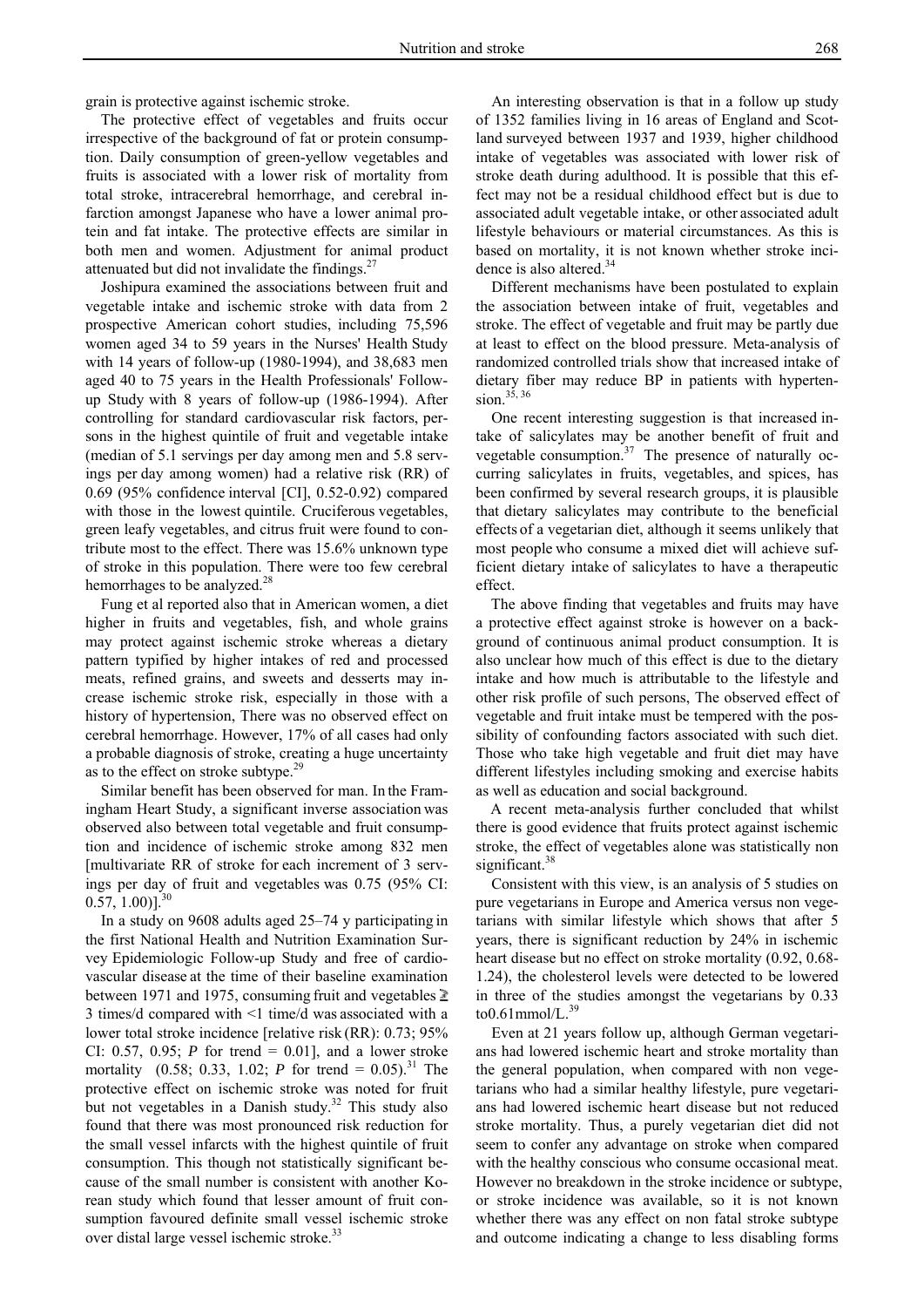of stroke, or whether the incidence of intracerebral hemorrhage could have altered because of the diet, and thus offsetting the advantage on ischemic stroke.<sup>40</sup>

 Since vegetable types, consumption pattern and cooking methods vary world-wide, it is uncertain also how far the European-American experience applies. Increased vegetarian intake when salted, or the use of sauce to improve taste varieties may mean increased salt intake. Chinese vegetarians tend to cook with lots of oil, frequently consume fried vegetable items, and develop higher blood pressure because of use of processed protein substitutes, oyster sauce and tomato sauce which result in a higher salt intake. Vegetarians are also known often to have hyperhomocysteinemia because of low B12 intake subsequent to a lower intake of dairy products or fortified cereal products than omnivorous. Thus, depending on the consumption pattern, a vegetarian diet may have opposing effect on the vascular system, which loses the benefits of vegetables and fruits on a normal diet. $41$ 

# **Whole grain**

The effect of grain on ischemic stroke is less certain. Whole grain was reported to decrease ischemic stroke in a prospective study by Mozaffarian and colleagues, who followed 3588 men and women aged 65+ years at baseline for 8.6 years to determine the association between fiber consumption from fruit, vegetables and cereal sources and incident cerebrovascular disease, defined as combined incident stroke, fatal and nonfatal myocardial infarction, and coronary heart disease death. In secondary analyses, they found that higher cereal fiber intake was associated with lower risk of total stroke and ischemic stroke when comparing the 80th percentile with the 20th percentile (HR 0.76, 0.60-0.95). It is worth noting that in this study, subjects who took more cereal also tend to take more fish and less of beef and pork.<sup>42</sup>

 However, no effect was found between while grain intake and the risk of ischemic stroke when adjusted for potential confounders by Liu, and Steffen.

 Liu and colleagues observed an inverse relationship between whole grain, but not refined grain intake with the risk of ischemic stroke during a 12-year follow-up of the Nurses Health Study involving 75 521 women between 38 and 63 years. However when adjustment is made for the effect of specific constituents (folate, potassium, magnesium, vitamin E and fiber), although the inverse relation remained, it was no longer statistically significant suggesting that other constituents may confer important additional protection. No such inverse relationship was observed for refined grain intake.<sup>43</sup>

 Steffen also failed to find any effect on ischemic stroke after adjustment for potential confounders (RR 0.75, 0.46- 1.22) amongst 11 940 African Americans men and women from four US cities, aged 45–64 years, and followed up over 11 years, despite a beneficial effect on mortality and coronary heart disease.<sup>44</sup>

#### *Micronutrients*

As discussed above, it is possible that some of the beneficial effect of whole grain relates to the folic acid intake. Folate may be beneficial both because of effect on the blood pressure and on homocysteine.<sup>45</sup> In a prospective,

nested case-referent study plasma folate was statistically significantly associated with risk of hemorrhagic stroke in an inverse linear manner, both in univariate analysis and after adjustment for conventional risk factors including hypertension. There was no relationship with ischemic stroke.<sup>46</sup>

 Homocyteine has been recognized as a risk factor for the development of atherosclerotic vascular disease. In the United States and Canada, folic acid fortification of enriched grain products was fully implemented by 1998. The resulting population-wide reduction in blood homocysteine concentrations might be expected to reduce stroke mortality if high homocysteine levels are an independent risk factor for stroke. A study found that the ongoing decline in stroke mortality observed in the United States between 1990 and 1997 accelerated in 1998 to 2002 in nearly all population strata, In contrast, the decline in stroke mortality in England and Wales did not change significantly between 1990 and 2002.<sup>47</sup>

 However, there was no consistent trend in the USA population homocysteine levels during  $1997-2001$ .<sup>48</sup> Thus the decline of stroke in the American population within a few years of folic acid supplementation does not appear likely to be attributable to the supplementation alone.

 Recent study on folic acid, B12 and B6 supplementation showed that despite reduction of homocysteine level, stroke was not significantly reduced. $49$  However, there was only 1.5µmol/L reduction of homocysteine. With a lowering of 3.2µmol/L there was a 24 % reduction of ischemic stroke, without reduction in TIA, and significant reduction in nonfatal stroke in the Hope 2 study. $50$  The total number of ischemic strokes were relatively small however  $(81$  in the treatment arm and 117 in the placebo arm) in the study. Thus no firm conclusion can be reached on whether micronutrient supplement can be clinically effective in preventing ischemic stroke.

 Cerebral venous thrombosis is an uncommon disorder which often occurs in pregnant woman. Apart from increased risk form genetic based thrombophilic abnormalities, and oral contraceptives, recent case-control studies have reported an association of cerebral venous thrombosis with hyperhomocysteinemia.<sup>51</sup> Despite the fact that factor V Leiden mutation is absent in Asians, the occurrence of cerebral venous thrombosis is not uncommon in this population. There is increased demand for folic acid during pregnancy and low folate level has been found to be associated in cases of cerebral venous thrombosis and hyperhomocysteinemia.<sup>52</sup> Moreover, hyperhomocysteinemia and low folic and B12 intake is known to exist in many parts of Asia. Whether cerebral venous thrombosis during pregnancy in these patients is due to poor folate intake during pregnancy, and whether folate supplement would be useful in preventing this kind of stroke deserve investigation.

# *Other micronutrients*

A subgroup analysis of the vitamin E And Beta carotene supplement trial suggest that vitamin E 50mg daily may reduce ischemic stroke among hypertensives. However, 600 IU of natural-source vitamin E taken every other day provided no overall benefit for ischemic or hemorrhagic stroke.<sup>53</sup> There was also an association of vitamin E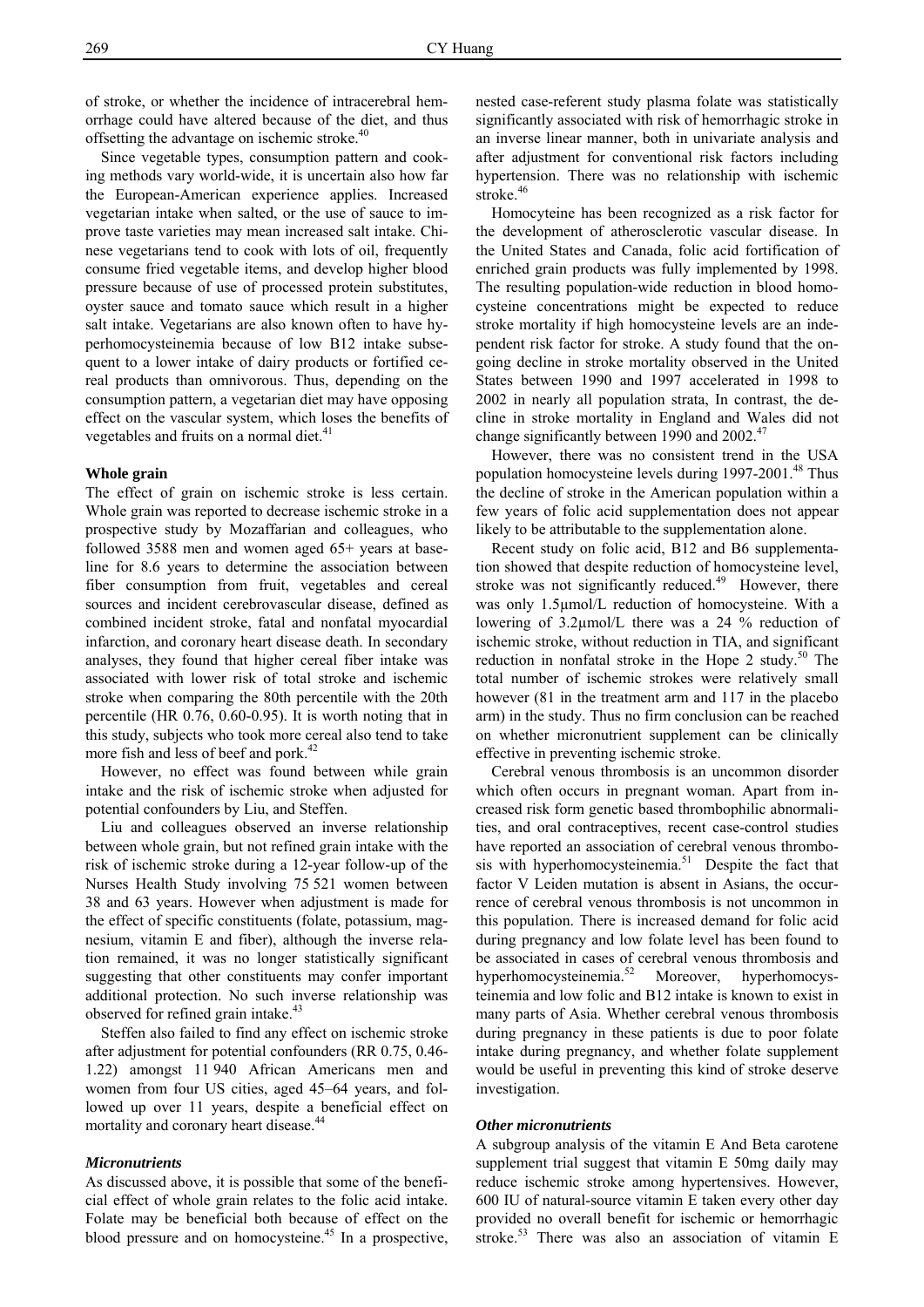supplementation with increased risk of subarachnoid hemorrhage in a trial (relative risk [RR], 2.45; 95% confidence interval [CI],  $1.08 - 5.55$ <sup>54</sup>

# **Protein**

Animal products such as eggs, dairy products, and fish have been found to decrease mortality due to cerebral hemorrhage but not cerebral infarction, amongst Japanese and adjustment for vegetables and fruits did not alter the finding.55 This finding has been confirmed in another study which showed that low intake of saturated fat and animal protein is associated with increased cerebral haemorrhage among Japanese man, irrespective of whether hypertensives or nonhypertensives.<sup>56</sup> Consistent with this finding, even amongst Americans who have a higher protein intake, a low intake of saturated fat and animal protein has been reported to be associated with an increased risk of cerebral hemorrhage in women with history of hypertension.<sup>57</sup>

 The blood pressure in these studies was however based on baseline values, and therefore would have underestimated the impact if any of hypertension. Furthermore, the ascertainment rate of the diagnosis of cerebral hemorrhage, by CT/MRI or autopsy was not reported.

 Protein intake has been associated with lowering of blood pressure.<sup>58, 59</sup> It is possible therefore, that if confirmed by more rigorous studies, the observed association is due to blood pressure changes.

 In a randomized trial also, 40 g of isolated soybean protein supplements per day for 12 weeks also resulted in a reduction in systolic and diastolic blood pressure. The trial did not examine whether the blood pressure reduction was due to protein or isoflavones in soybean.<sup>60</sup>

#### **Cholesterol and fat**

High cholesterol is a risk factor for ischemic stroke. A recent Asian study found that for people in the highest categories of both total cholesterol and SBP (i.e., with measured total cholesterol  $\geq 6.25$  mmol/L and measured SBP  $\geq 160$  mm Hg), ischemic stroke risk 8 times higher than among people in the lowest categories of both (i.e., measured values of total cholesterol and SBP of <4.75 mmol/L and 130 mm Hg, respectively). This study however found no evidence of a particular increase in hemorrhagic stroke with the combination of low cholesterol and high SBP, suggesting that if there is an association, it is smaller than indicated in other cohorts.<sup>61</sup>

 Since dietary fat can affect the blood cholesterol level, it can be expected to contribute towards a high cholesterol level and thereby increased stroke risk. Consistent with this is the adverse effect of dietary fat on stroke mortality, reported by Sasaki et al who examined population dietary and mortality data. The intake levels of dietary saturated fatty acid correlated independently, significantly, and positively with log-stroke mortality rates except in both sexes in the age class 45-54, when urinary-Na was included in the multiple regression analysis. $62$  Except for Japan, the data used were from Western Europe or America.

 In contrast, this effect has not been noted with specific prospective studies. No relationship between dietary fat and ischemic or hemorrhagic stroke was found in 40000 men followed up for 4 years. Intakes of red meats, high fat dairy products, nuts, and eggs were also not appreciably related to risk of stroke.<sup>63</sup>

 On the other hand, as part of the Framingham Heart Study, Gillman et al found instead that intakes of fat, saturated fat, and monounsaturated fat were associated with reduced risk of ischemic stroke in men. Adjustment for cigarette smoking, glucose intolerance, body mass index, blood pressure, blood cholesterol level, physical activity, and intake of vegetables and fruits and alcohol did not materially change the results. Too few cases of hemorrhagic stroke ( $n=14$ ) occurred to draw inferences.<sup>64</sup>

 This finding is similar to that reported by Sauvaget in Japan, where animal product and fat intake is lower than in Western countries, a high consumption of animal fat and cholesterol was also associated with a reduced risk of cerebral infarction death. The risk of death from infarction was reduced by 63% (CI, 82% to 22%) in the high cholesterol consumption group, compared with the low consumption group. A significant linear dose-response relationship was observed.<sup>65</sup> This was however a death certificate based study with uncertainty regarding ascertainment of diagnosis and interaction with blood pressure.

 Consistent with the above two studies, the Asia Pacific Cohort Studies Collaboration found there was a clear trend (*P*<0.007 for the likelihood ratio test of linear interactions) toward steeper associations of systolic blood pressure with stroke in those with low values of cholesterol (and vice versa) For example, with regard to risk of total ischemic stroke, a 10–mm Hg–higher SBP was associated with hazard ratios of 40% (95% CI, 36 to 43), 39% (95% CI, 33 to 45), 37% (95% CI, 29 to 43), and 29% (95% CI, 21 to 37) in cholesterol groups of  $\leq$ 4.75, 4.75 to 5.49, 5.50 to 6.24, and  $\geq 6.25$  mmol/L, respectively. This suggests therefore that an excessively low cholesterol level might be detrimental for ischemic stroke when hypertension is present. Unfortunately there is no information on this correlation in the two dietary studies.

 There has been controversy on whether a low cholesterol level will increase cerebral hemorrhage risk. However, there is insufficient data correlating cerebral hemorrhage risk and dietary fat.

 While the use of statins have been shown to lower the risk of ischemic stroke,

there is insufficient data what effect interventional trials of low fat diet may have on stroke.

 The Lyon Diet Heart Study is a randomized secondary prevention trial aimed at testing whether a Mediterraneantype diet may reduce the rate of recurrence after a first myocardial infarction. A protective effect was found for myocardial infarction and coronary death. However there were too few stroke events in this study even after 4 years of follow up. (4 for control, none in the Mediterranean diet group). $<sup>6</sup>$ </sup>

# **Fish intake**

An analysis of 5 prospective cohort studies and one case control study with regard to the effect of fish intake on stroke incidence shows that fish intake is associated with less ischemic stroke.<sup>67</sup>

 However in the GISSI prevention trial, a Mediterranean diet and 850 mg of omega 3 fatty acid showed a benefit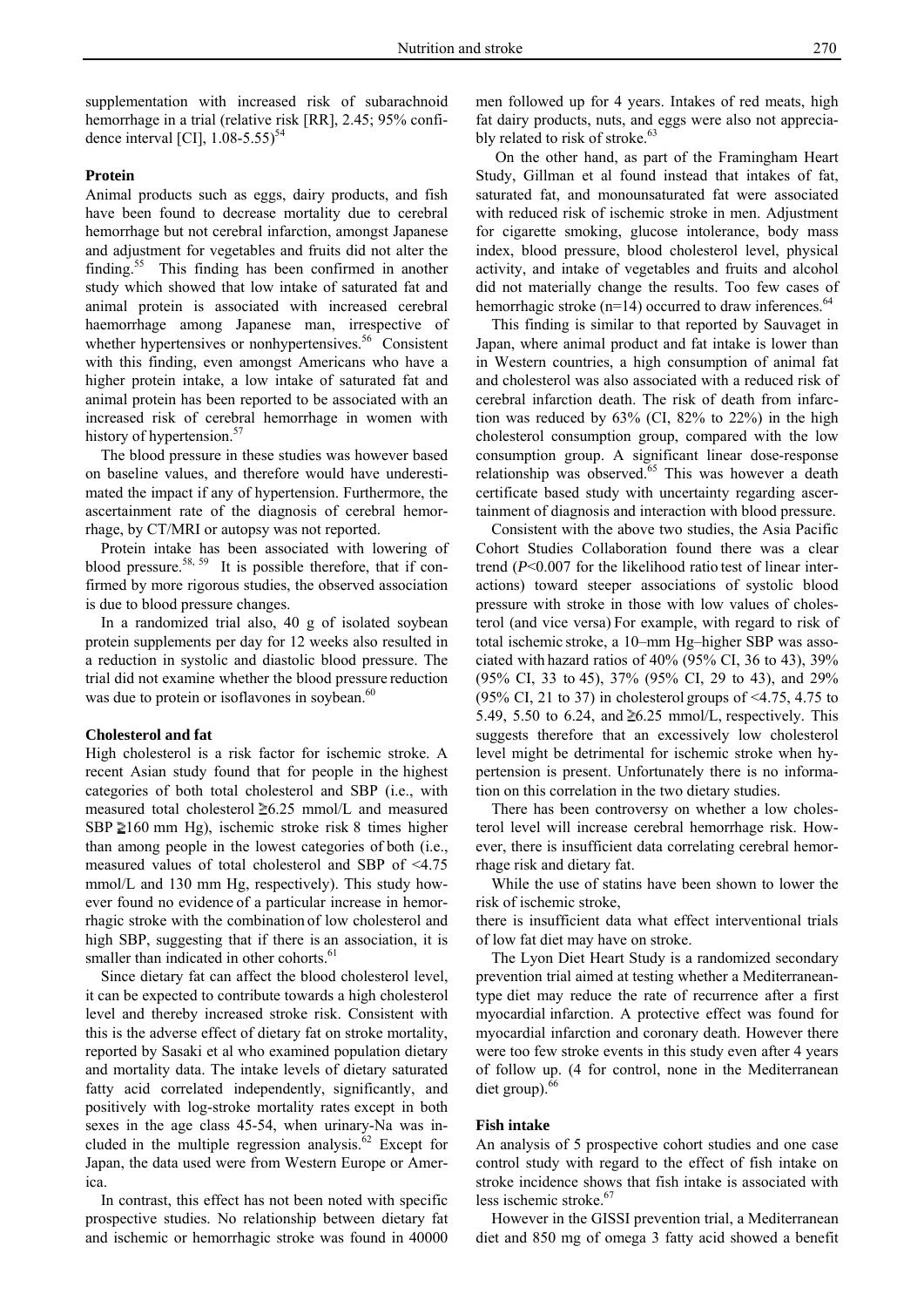for combined non fatal myocardial infarction, death, and stroke, but the number of stroke in the trial was small and no effect demonstrated specifically, Nor did supplement with linoleic acid have an effect.<sup>68</sup>

 Cerebral embolic stroke is mainly related to atrial fibrillation. Consumption of tuna and other broiled or baked fish, but not fried fish or fish sandwiches, is associated with lower incidence of atrial fibrillation among older adults and therefore reduced risk from cerebral embo- $\lim_{69}$ 

Other prospective studies<sup>70, 71</sup> however have failed to show any effect of fish intake on atrial fibrillation. Mozzaffarin has emphasized that the way the fish is eaten may be significant. But adjustment for taking of fried fish did not alter the findings in the Rotterdam study.

A randomized control trial has shown recently however that preoperative and postoperative treatment with n-3 polyunsaturated fatty acids was effective in preventing the occurrence of atrial fibrillation after coronary artery bypass graft surgery; giving credence to the possibility that fish intake may be useful. $^{72}$ 

 In contrast to the above studies which suggest that fish intake may be beneficial against ischemic stroke, there are some reports suggesting that there may be instead an increase of hemorrhagic stroke with fish consumption.<sup>13</sup> In a recent report, higher intake of fish during childhood was associated with higher risk of stroke during adulthood. The fully adjusted rate ratio between the highest and lowest quartile of fish intake was 2.01 (95% confidence interval 1.09 to 3.69, p for trend 0.01). Whether this higher risk of stroke death associated with increased fish intake is a residual effect from childhood consumption or due to adult fish intake is however unknown.<sup>74</sup>

#### **Carbohydrate**

As a result of over-nutrition, there has been a worldwide increase of obesity. Obesity is a risk factor for developing type II diabetes and diabetes is a known risk factor for stroke.

 In the Nurses Health Study, total Carbohydrate intake was associated with elevated risk of hemorrhagic stroke when the extreme quintiles were compared (relative risk  $=$ 2.05, 95% confidence interval: 1.10, 3.83; p (trend) = 0.02). Glycemic load or index however did not have any significant relationship. The positive association between carbohydrate intake and stroke risk was most evident among women with a body mass index of  $>$  or =25 kg/m. although curiously BMI itself was inversely related to hemorrhagic stroke, In this study, the higher qintiles of carbohydrate intake however also has less saturated and trans fat intake. On the other hand, higher consumption of cereal fiber though not total fibre was associated with lower risk of total and hemorrhagic stroke.<sup>75</sup> The authors suggested that this pattern of high carbohydrate intake may explain the increase of hemorrhagic stroke in the Asian population. However, the authors did not give the actual carbohydrate intake of their study population. Comparison of carbohydrate intake as percentage of energy intake or total amount between Asian population and Australian population<sup>76</sup> where the cerebral hemorrhage incidence is close to American incidence, however does not suggest this alone is a likely explanation. Unfortunately also, medical record was only available for 74% of the non fatal stroke cases and 68% of the fatal strokes in this study.

 BMI was a strong risk factor for total and ischemic stroke but not for hemorrhagic stroke. The association was highly mediated by hypertension, diabetes, and elevated cholesterol. Several studies have found positive associations between body mass index (BMI) and stroke in men.77 Both cross-sectional and longitudinal studies have consistently identified an association between overweight and hypertension independent of other risk factors for hypertension. Several clinical trials also have shown a BP-lowering effect of weight loss. These data indicate that weight loss is an important approach for primary prevention of hypertension and thereby reduce stroke risk.

 Very few patients with general obesity have none of the components of the metabolic syndrome, a clustering of disturbed glucose and insulin metabolism, obesity and abdominal fat distribution, dyslipidemia, and hypertension and associated with an increased risk for acute ischemic/non-embolic stroke.<sup>78</sup> In the presence of metabolic syndrome, HDL cholesterol loses its protective role against ischemic stroke.<sup>79</sup> The risk of any stroke is increased in men with metabolic syndrome, even if stroke, diabetes and cardiovascular disease is absent at baseline.<sup>80</sup> A dose effect is also seen with more ischemic stroke seen with more components of the metabolic syndrome present. It remains uncertain however, whether obesity and excessive caloric intake, will have additional effect on stroke risk, in the absence of hypertension, diabetes or hyperlipidemia. The fact that obesity have markedly increased in America since the 1980's but stroke incidence has not, would suggest otherwise however.

#### **Lifestyle and nutrition**

Instead of a single component of nutritional intake, the entire lifestyle and dietary pattern may be more important. Finland had one of the highest reported incidences of stroke in the world. There has been however a highly significant downward trend in both the incidence and mortality of stroke. A major reason for the decline in stroke incidence and mortality is believed to be that the cardiovascular risk factor levels, which used to be very unfavourable in Finland, have improved considerably. This is been attributed to a public campaign aimed at changing the type of fat used, to lower sodium intake, and to increase vegetable and fruit consumption, strive for better blood pressure control, and stop smoking, Of the 4 main risk factors (high blood pressure, elevated blood lipids, smoking, and obesity), the only one that has not been reduced by these health-promoting campaigns is obesity. $81$ 

 In a large prospective cohort of 37 636 apparently healthy women, a healthy lifestyle consisting of abstinence from smoking, low body mass index, moderate alcohol consumption, regular exercise, and healthy diet was associated with a significantly reduced risk of total and ischemic stroke but not of hemorrhagic stroke. $82$ 

 However, stroke was not reduced in a randomized controlled trial involving 48,835 postmenopausal women aged 50 to 79 years, of diverse backgrounds and ethnicities, randomly assigned to an intervention or comparison group in a free-living setting. Mean follow-up in this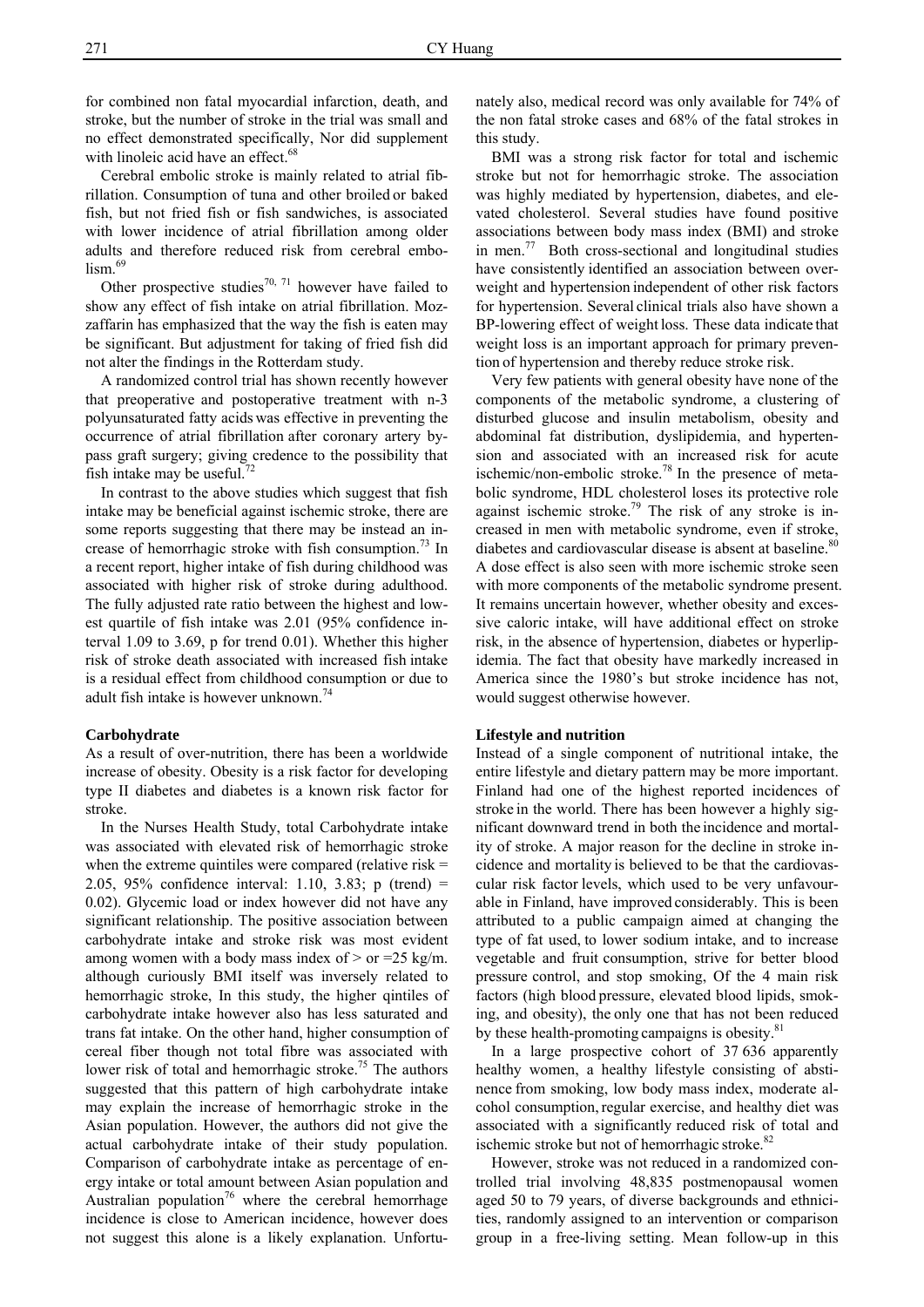analysis was 8.1 years. Intensive behaviour modification in group and individual sessions were designed to reduce total fat intake to 20% of calories and increase intakes of vegetables/fruits to 5 servings/d and grains to at least 6 servings/d. The intervention however reduce dietary fat intake by 8% and achieved only modest effects on CVD risk factors, Low-density lipoprotein cholesterol levels, diastolic blood pressure, and factor VIIc levels were significantly reduced by 3.55 mg/dL, 0.31 mm Hg, and 4.29%, respectively; levels of high-density lipoprotein cholesterol, triglycerides, glucose, and insulin did not significantly differ in the intervention vs. comparison groups.<sup>83</sup>

## **Conclusion**

Observational studies have shown that stroke risk factors can be altered by nutritional intake. Most interventional studies however have so far failed to achieve meaningful clinical outcomes. We therefore do not have at present evidence that dietary or lifestyle interventions in the absence of pharmacological therapy can effectively prevent stroke. It may not however be that such interventions will not work, but that the dose of intervention was insufficient, or that the knowledge of how to make these interventions achieve a clinically significant impact is still deficient. Alternatively, the experience from Japan and Finland suggest that change in lifestyle and dietary habits may be more successful if carried out as a societal effort, rather than by individual coaching. Further investigations on the methodology of nutritional and lifestyle interventions are clearly needed.

#### **References**

- 1. Popkin BM. Nutrition in transition, the changing global nutrition challenge Asian Pacific J Clin Nutrition 2001 10 (supplement) S13-S18
- 2. Geleijnse JM, Grobbee DE, Kok FJ. Impact of dietary and lifestyle factors on the prevalence of hypertension in Western populations. J Hum Hypertens. 2005 Dec;19 Suppl 3:S1-4.
- 3. Suh I. Cardiovascular mortality in Korea: a country experiencing epidemiologic transition. Acta Cardiol. 2001 Apr; 56:75-81.
- 4. Kubo M, Kiyohara Y, Ninomiya T, Tanizaki Y, Yonemoto K, Doi Y, Hata J, Oishi Y, Shikata K, Iida M. Decreasing incidence of lacunar vs other types of cerebral infarction in a Japanese population Neurology. 2006 May 23;66:1539-44
- 5. Benatru I, Rouaud O, Durier J, Contegal F, Couvreur G, Bejot Y, Osseby GV, Ben Salem D, Ricolfi F, Moreau T, Giroud M. Stable stroke incidence rates but improved case-fatality in Dijon, France, from 1985 to 2004.Stroke. 2006 Jul; 37:1674-9.
- 6. Tsoi TH, Huang CY, Hon SFK, Shiu KL, Leung ASK, Cheung CM, Au-Yeung M. Trends in stroke types and mortality in Chinese. Stroke 2004; 35: e256.
- 7. Jiang B, Wang WZ, Chen H, Hong Z, Yang QD, Wu SP, Du XL, Bao QJ. Incidence and trends of stroke and its subtypes in China: results from three large cities. Stroke. 2006 Jan; 37:63-8.
- 8. Lawes CM, Bennett DA, Feigin VL, Rodgers A Blood pressure and stroke: an overview of published reviews. Stroke. 2004 Mar; 35:776-85.
- 9. Meneton P, Jeunemaitre X, de Wardener HE, MacGregor GA. Links between dietary salt intake, renal salt handling, blood pressure, and cardiovascular diseases. Physiol Rev. 2005 Apr; 85:679-715.
- 10. Perry IJ, Beevers DG Salt intake and stroke: a possible direct effect. Hum Hypertens. 1992 Feb; 6:23-5.
- 11. Nagata C, Takatsuka N, Shimizu N, Shimizu H. Sodium intake and risk of death from stroke in Japanese men and women. Stroke. 2004; 35:1543–1547
- 12. He J, Ogden LG, Vupputuri S, Bazzano LA, Loria C, Whelton PK. Dietary sodium intake and subsequent risk of cardiovascular disease in overweight adults. JAMA. 1999;282:2027–2034
- 13. Tuomilehto J, Jousiahti P, Rastenyte D, Moltchanov V, Tanskanen A, Pietinen P, Nissinen A. Urinary sodium excretion and cardiovascular mortality in Finland: a prospective study. Lancet. 2001; 357: 848–851.
- 14. Appel LJ, Moore TJ, Obarzanek E, Vollmer WM, Svetkey LP, Sacks FM, Bray GA, Vogt TM, Cutler JA, Windhauser MM, Lin PH, Karanja N. A Clinical trial of the effects of dietary patterns on blood pressure. N Engl J Med 1997; 336:1117–1124.
- 15. Sacks FM, Svetkey LP, Vollmer WM, Appel LJ, Bray GA, Harsha D, Obarzanek E, Conlin PR, Miller ER, Effects on blood pressure of reduced dietary sodium and the Dietary Approaches to Stop Hypertension (DASH) diet. DASH-Sodium Collaborative Research Group. N Engl J Med 2001; 344:3–10.
- 16. Hooper L, Bartlett C, Davey Smith G, Ebrahim S. Systematic review of long term effects of advice to reduce dietary salt in adults. BMJ. 2002 Sep 21;325:628.
- 17. He FJ, MacGregor GA. Effect of longer-term modest salt reduction on blood pressure. Cochrane Database Syst Rev. 2004;:CD004937.
- 18. Writing Group of the PREMIER Collaborating Research Group. Effects of comprehensive lifestyle modification on blood pressure control: main results of the PREMIER clinical trial. JAMA 2003; 289:2083–2093.
- 19. Elmer PJ, Obarzanek E, Vollmer WM, Simons-Morton D, Stevens VJ, Young DR, Lin PH, Champagne C, Harsha DW, Svetkey LP, Ard J, Brantley PJ, Proschan MA, Erlinger TP, Appel LJ; PREMIER Collaborative Research Group. Effects of comprehensive lifestyle modification on diet, weight, physical fitness, and blood pressure control: 18-month results of a randomized trial. Ann Intern Med. 2006 Apr 4; 144:485-95.
- 20. Takahashi Y, Sasaki S, Okubo S, Hayashi M, Tsugane S. Blood pressure change in a free-living population-based dietary modification study in Japan. J Hypertens. 2006 Mar; 24:451-8.
- 21. Khaw K, Barrett-Connor E. Dietary potassium and stroke-associated mortality: a 12-year prospective population study. N Engl J Med 1987; 316: 235–240.
- 22. Sasaki S, Zhang X, Kesteloot H. Dietary sodium, potassium, saturated fat, alcohol, and stroke mortality. Stroke *.*  1995; 26: 783–789.
- 23. Fang J, Madhavan S, Alderman MH. Dietary potassium intake and stroke mortality. Stroke *.* 2000; 31: 1532–1537.
- 24. Ascherio A, Rimm EB, Hernan MA, Giovannucci EL, Kawachi I, Stampfer MJ, Willett WC. Intake of potassium, magnesium, calcium and fiber and risk of stroke among US men. Circulation *.* 1998; 98: 1198–1204.
- 25. Iso H, Stampfer MJ, Manson JE, Rexrode K, Hennekens CH, Colditz GA, Speizer FE, Willett WC. Prospective study of calcium, potassium, and magnesium intake and risk of stroke in women. Stroke 1999; 30: 1772–1779.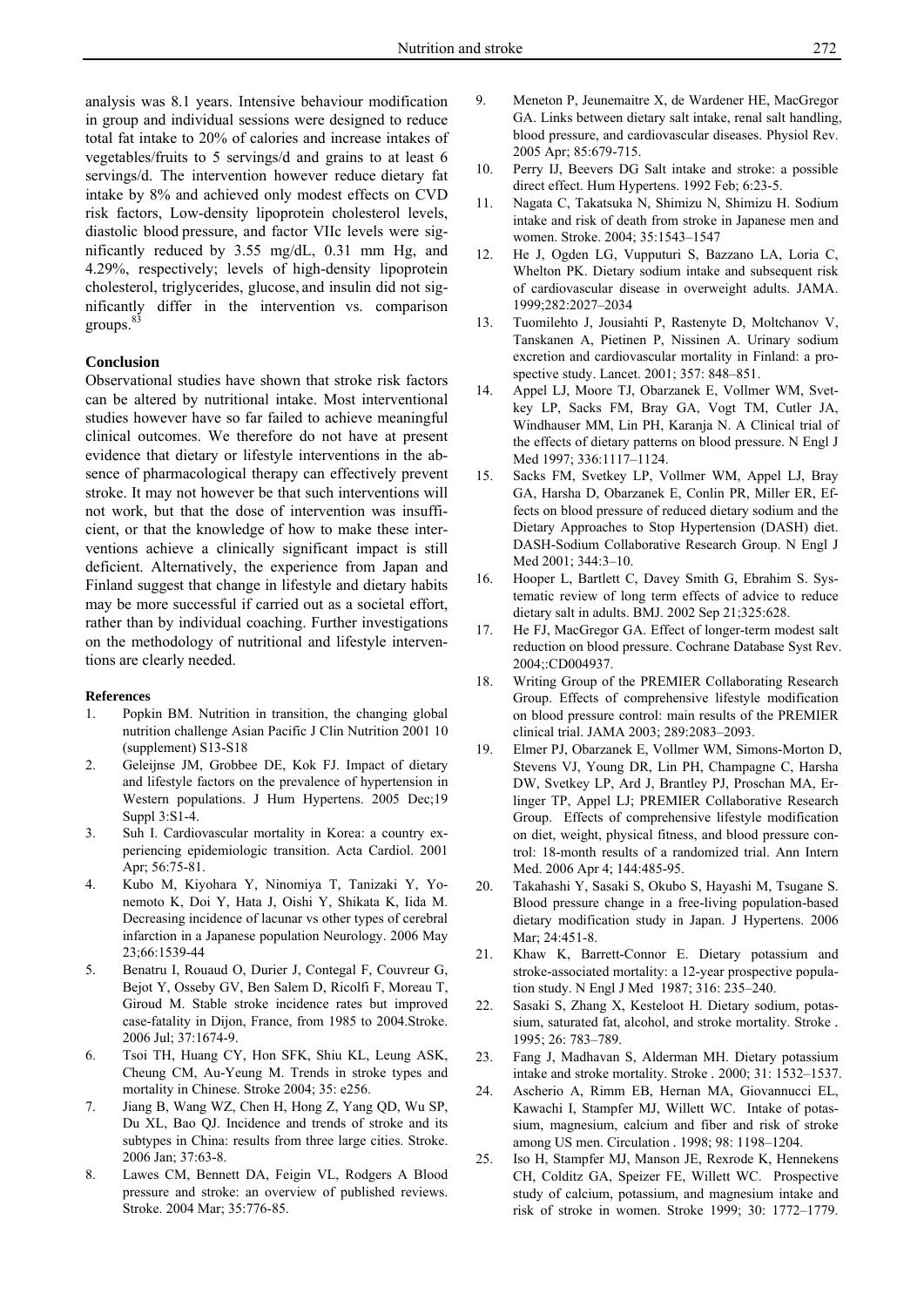- 26. Green DM, Ropper AH, Kronmal RA, Psaty BM, Burke GL; Cardiovascular Health Study. Serum potassium level and dietary potassium intake as risk factors for stroke. Neurology. 2002 Aug 13; 59:314-20.
- 27. Sauvaget C, Nagano J, Allen N, Kodama K Vegetable and fruit intake and stroke mortality in the Hiroshima/Nagasaki Life Span Study. Stroke.2003 Oct; 34:2355-60.
- 28. Joshipura KJ, Ascherio A, Manson JE, Stampfer MJ, Rimm EB, Speizer FE, Hennekens CH, Spiegelman D, Willett WC. Fruit and Vegetable Intake in Relation to Risk of Ischemic Stroke JAM*A.* 1999; 282:1233-1239.
- 29. Fung TT, Stampfer MJ, Manson JE, Rexrode KM, Willett WC, Hu FB. Prospective study of major dietary patterns and stroke risk in women. Stroke. 2004 Sep; 35:2014-9.
- 30. Gillman MW, Cupples LA, Gagnon D, Posner BM, Ellison RC, Castelli WP, Wolf PA. Protective effect of fruits and vegetables on development of stroke in men. JAMA 1995; 273:1113–7.
- 31. Bazzano LA, He J, Ogden LG, Loria CM, Vupputuri S, Myers L, Whelton PK. Fruit and vegetable intake and risk of cardiovascular disease in US adults: the first National Health and Nutrition Examination Survey Epidemiologic Follow-up Study American Journal of Clinical Nutrition, Vol. 76, No. 1, 93-99, July 2002.
- 32. Johnsen SP, Overvad K, Stripp C, Tjonneland A, Husted SE, Sorensen HT. Intake of fruit and vegetables and the risk of ischemic stroke in a cohort of Danish men and women American Journal of Clinical Nutrition, Vol. 78, No. 1, 57-64, July 2003.
- 33. Kim JS, Choi-Kwon S Risk factors for stroke in different levels of cerebral arterial disease Eur Neurol. 1999; 42:150-6.
- 34. Ness AR, Maynard M, Frankel S, Smith GD, Frobisher C, Leary SD, Emmett PM, Gunnell D. Diet in childhood and adult cardiovascular and all cause mortality: the Boyd Orr cohort. Heart. 2005 Jul; 91:894-8.
- 35. Streppel MT, Arends LR, van 't Veer P, Grobbee DE, Geleijnse JM. Dietary fiber and blood pressure: a metaanalysis of randomized placebo-controlled trials. Arch Intern Med. 2005 Jan 24; 165:150-6.
- 36. Whelton SP, Hyre AD, Pedersen B, Yi Y, Whelton PK, He J. Effect of dietary fiber intake on blood pressure: a meta-analysis of randomized, controlled clinical trials. J Hypertens. 2005 Mar;23: 475-81.
- 37. L G Hare, J V Woodside and I S Young Dietary salicylates Journal of Clinical Pathology 2003; 56:649-650.
- 38. L. Dauchet, P. Amouyel, and J. Dallongeville Fruit and vegetable consumption and risk of stroke: A metaanalysis of cohort studies Neurology, October 25, 2005; 65: 1193 - 1197.
- 39. Key TJ, Fraser GE, Thorogood M, Appleby PN, Beral V, Reeves G, Burr ML, Chang-Claude J, Frentzel-Beyme R, Kuzma JW, Mann J, McPherson K. Mortality in vegetarians and nonvegetarians: detailed findings from a collaborative analysis of 5 prospective studies. Am J Clin Nutr. 1999 Sep;70 Suppl 3:516S-524S.
- 40. Chang-Claude J, Hermann S, Eilber U, Steindorf K Lifestyle determinants and mortality in German vegetarians and health-conscious persons: results of a 21-year followup. Cancer Epidemiol Biomarkers Prev. 2005 Apr; 14:963-8.
- 41. Kwok T., Chook P., Tam L.Qiao M, Woo JLF, Celermajer DS, Woo KS. Vascular Dysfunction in Chinese Vegetarians: An Apparent Paradox? J Am Coll Cardiol, 2005; 46:1957-1958.
- 42. Mozaffarian D, Kumanyika SK, Lemaitre RN, Olson JL , Burke GL,Siscovick DS Cereals, fruit, and vegetable fibre intake and the risk of cardiovascular disease in elderly individuals. JAMA 2003, 289 1959-1666.
- 43. Liu S, Manson JE, Stampfer MJ, Rexrode KM, Hu FB, Rimm EB, Willett WC. Whole grain consumption and risk of ischemic stoke in women: a prospective study. JAMA. 2000 Sep 27; 284:1534-40.
- 44. Steffen LM, Jacobs DR Jr, Stevens J, Shabar E, Carithers T, Folsom AR. Associations of whole-grain, refined-grain, and fruit and vegetable consumption with risks of allcause mortality and incident coronary artery disease and ischemic stroke: the Atherosclerosis Risk in Communities (ARIC) Study. Am J Clin Nutr 2003; 78:383–90.
- 45. Forman JP., Rimm E B., Stampfer M J., Curhan G C., Folate Intake and the Risk of Incident Hypertension Among US Women JAMA. 2005; 293:320-329.
- 46. Van Guelpen B, Hultdin J, Johansson I, Stegmayr B, Hallmans G, Nilsson TK, Weinehall L, Witthoft C, Palmqvist R, Winkvist A.Folate, vitamin B12, and risk of ischemic and hemorrhagic stroke: a prospective, nested case-referent study of plasma concentrations and dietary intake. Stroke. 2005 Jul; 36:1426-31.
- 47. Yang Q, Botto LD, Erickson JD, Berry RJ, Sambell C, Johansen H, Friedman JM. Improvement in stroke mortality in Canada and the United States, 1990 to 2002. Circulation. 2006 Mar 14; 113:1335-43.
- 48. Lutsep HL, Campbell S, Chambless LE, Howard VJ, Toole JF. Plasma total homocysteine levels in stroke patients screened for the vitamin intervention for stroke prevention clinical trial in the era of folate fortification. Neuroepidemiology. 2006;26:45-51a
- 49. Toole JF, Malinow MR, Chambless LE, Spence JD, Pettigrew LC, Howard VJ, Sides EG, Wang CH, Stampfer M. Lowering homocysteine in patients with ischemic stroke to prevent recurrent stroke, myocardial infarction, and death: the Vitamin Intervention for Stroke Prevention (VISP) randomized controlled trial. JAMA 2004;291: 565-575.
- 50. Lonn E, Yusuf S, Arnold MJ, Sheridan P, Pogue J, Micks M, McQueen MJ, Probstfield J, Fodor G, Held C, Genest J Jr; Heart Outcomes Prevention Evaluation (HOPE) 2 Investigators. Homocysteine lowering with folic acid and B vitamins in vascular disease. N Engl J Med. 2006 Apr 13;354: 1567-77.
- 51. Dentali F, Crowther M, Ageno W. Thrombophilic abnormalities, oral contraceptives, and risk of cerebral vein thrombosis: a meta-analysis. Blood. 2006 Apr 1; 107:2766-73.
- 52. Cantu C, Alonso E, Jara A, Martinez L, Rios C, Fernandez Mde L, Garcia I, Barinagarrementeria F. Hyperhomocysteinemia, low folate and vitamin B12 concentrations, and methylene tetrahydrofolate reductase mutation in cerebral venous thrombosis. Stroke. 2004 Aug;35: 1790-4.
- 53. Lee IM, Cook NR, Gaziano JM, Gordon D, Ridker PM, Manson JE, Hennekens CH,Buring JE. Vitamin E in the primary prevention of cardiovascular disease and cancer: the Women's Health Study: a randomized controlled trial. JAMA. 2005 Jul 6; 294:56-65.
- 54. Leppala JM, Virtamo J, Fogelholm R, Albanes D, Taylor PR, Heinonen OP. Vitamin E and beta carotene supplementation in high risk for stroke: a subgroup analysis of the Alpha-Tocopherol, Beta-Carotene Cancer Prevention Study. Arch Neurol. 2000 Oct; 57:1503-9.